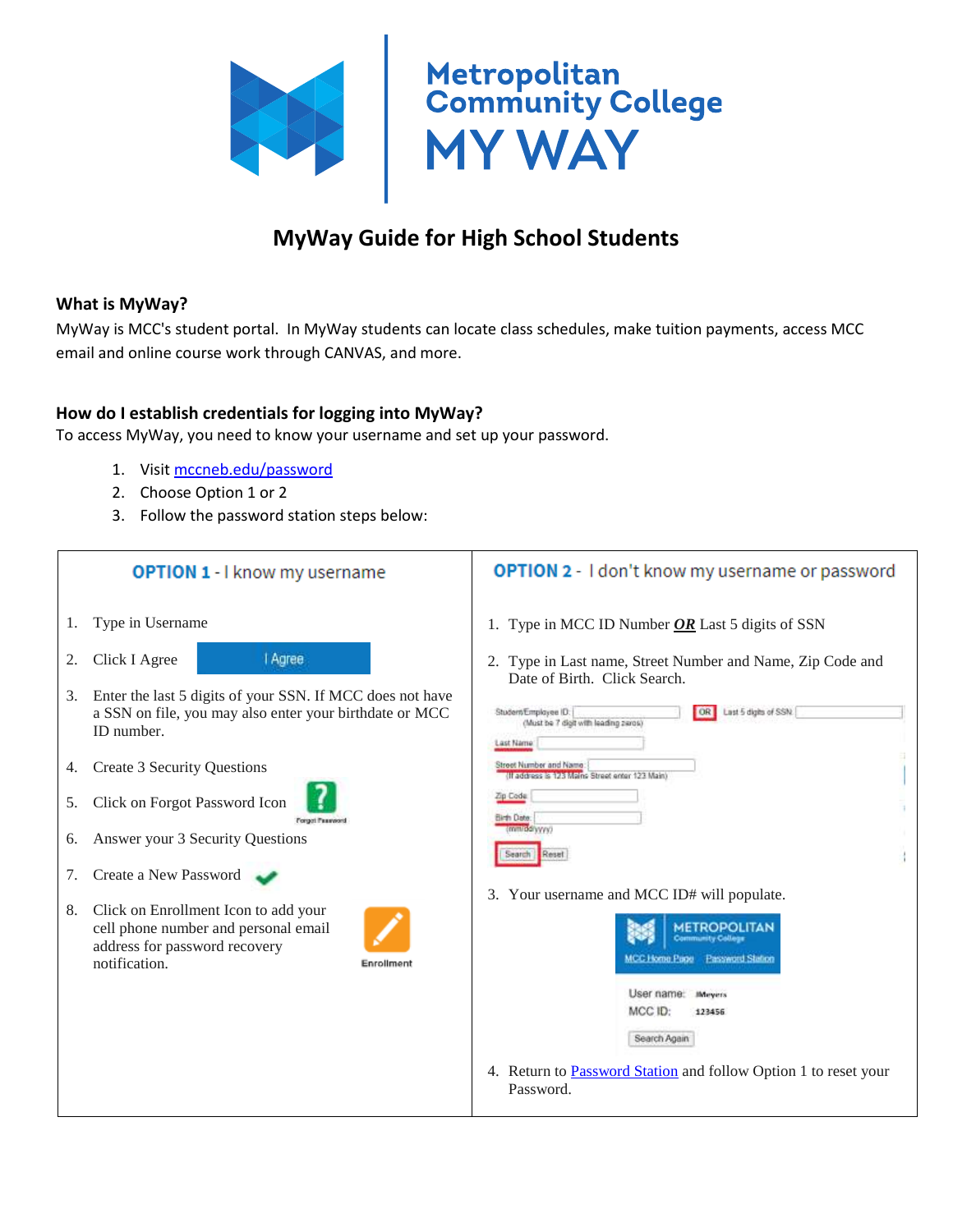## **How do I log into MyWay?**

Once your username and password is set up, visit [mccneb.edu](https://www.mccneb.edu/) and click Login (MyWay) in upper righthand corner.



Type in your username@mail.mccneb.edu and your password.

Sign in with your organizational account

| username@mail.mccneb.edu |  |
|--------------------------|--|
|                          |  |
|                          |  |

**You should now be logged into your MyWay home page.**



#### **If I am unable to sign on to MyWay, who do I contact?**

Contact our IT Support Services via email (ITsupportservices@mccneb.edu) or phone (531-622-2900).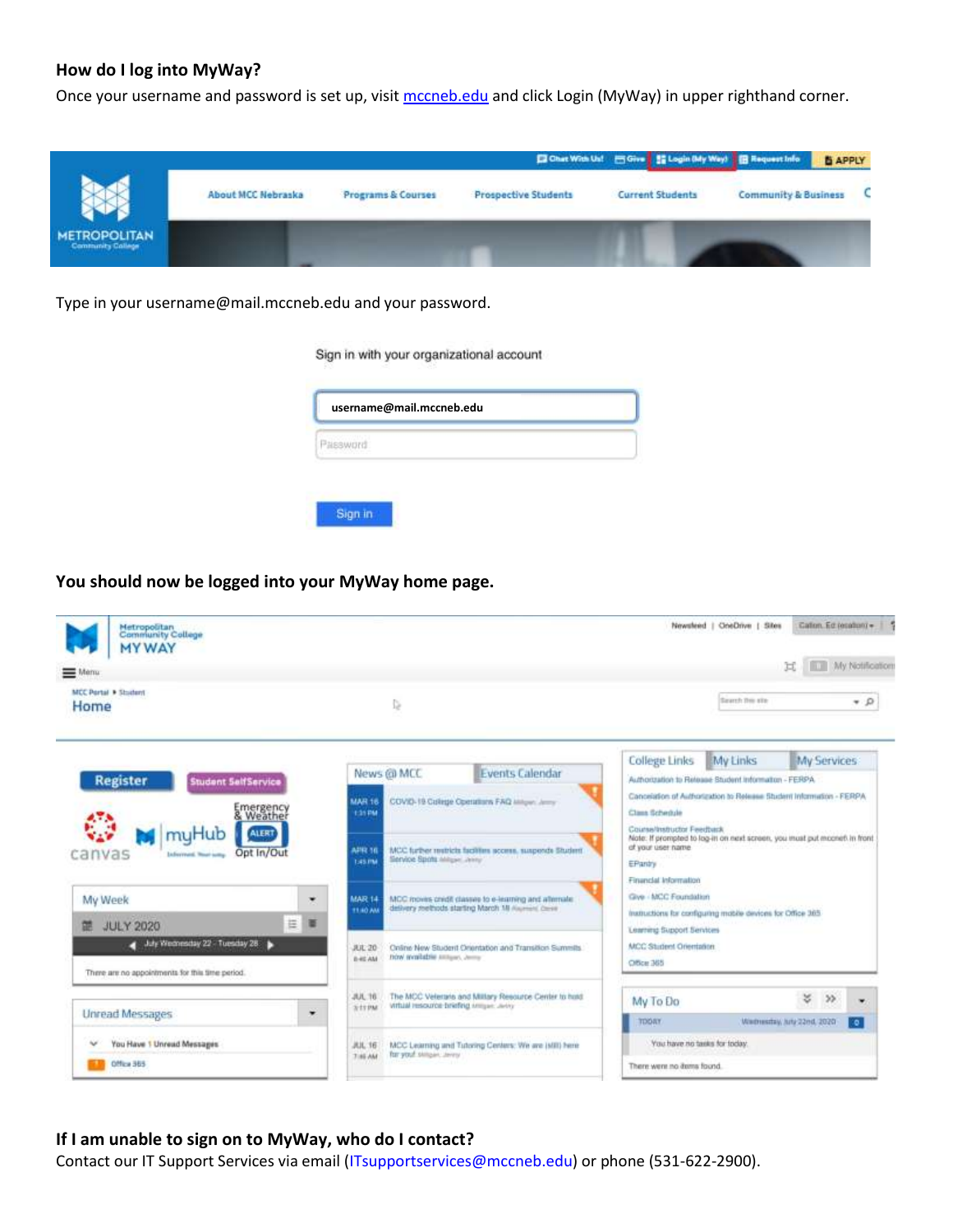### **I am taking an online course. How do I access it?**

All online course content will be accessible through CANVAS



#### **How do I access my MCC email?**

On your MyWay homepage click Office 365 to access your student email. This is the email account the College will use to communicate with you about campus-related issues and reminders. Be sure to check your email frequently.

|                                            | <b>Unread Messages</b> |  |  |  |  |  |
|--------------------------------------------|------------------------|--|--|--|--|--|
| You Have O Unread Messages<br>$\checkmark$ |                        |  |  |  |  |  |
| $\bf{0}$                                   | Office 365             |  |  |  |  |  |

#### **How do I see my academic information?**

Visit My Services on the right side of the MyWay home page and select Academic Profile.

From here you can view your grades, GPA, class schedule, unofficial transcripts and request official transcripts when you are ready to transfer all your courses to another institution.

| <b>College Links</b> |                                          | <b>My Links</b> | <b>My Services</b> |
|----------------------|------------------------------------------|-----------------|--------------------|
|                      |                                          |                 |                    |
|                      | <b>MYSERVICES FOR STUDENTS</b>           |                 |                    |
|                      | <b>Academic Profile</b>                  |                 |                    |
|                      | Grades                                   |                 |                    |
|                      | Grade Point Average by Term              |                 |                    |
|                      | <b>Academic Evaluation</b>               |                 |                    |
|                      | <b>Test Summary</b>                      |                 |                    |
|                      | My class schedule                        |                 |                    |
|                      | My profile                               |                 |                    |
|                      | <b>Student Gradebook</b>                 |                 |                    |
|                      | <b>Student Planning</b>                  |                 |                    |
|                      | Graduation Information (link)            |                 |                    |
|                      | <b>Graduation Application</b>            |                 |                    |
|                      | <b>MCC Unofficial Transcript</b>         |                 |                    |
|                      | Transcript Request & Status Check (link) |                 |                    |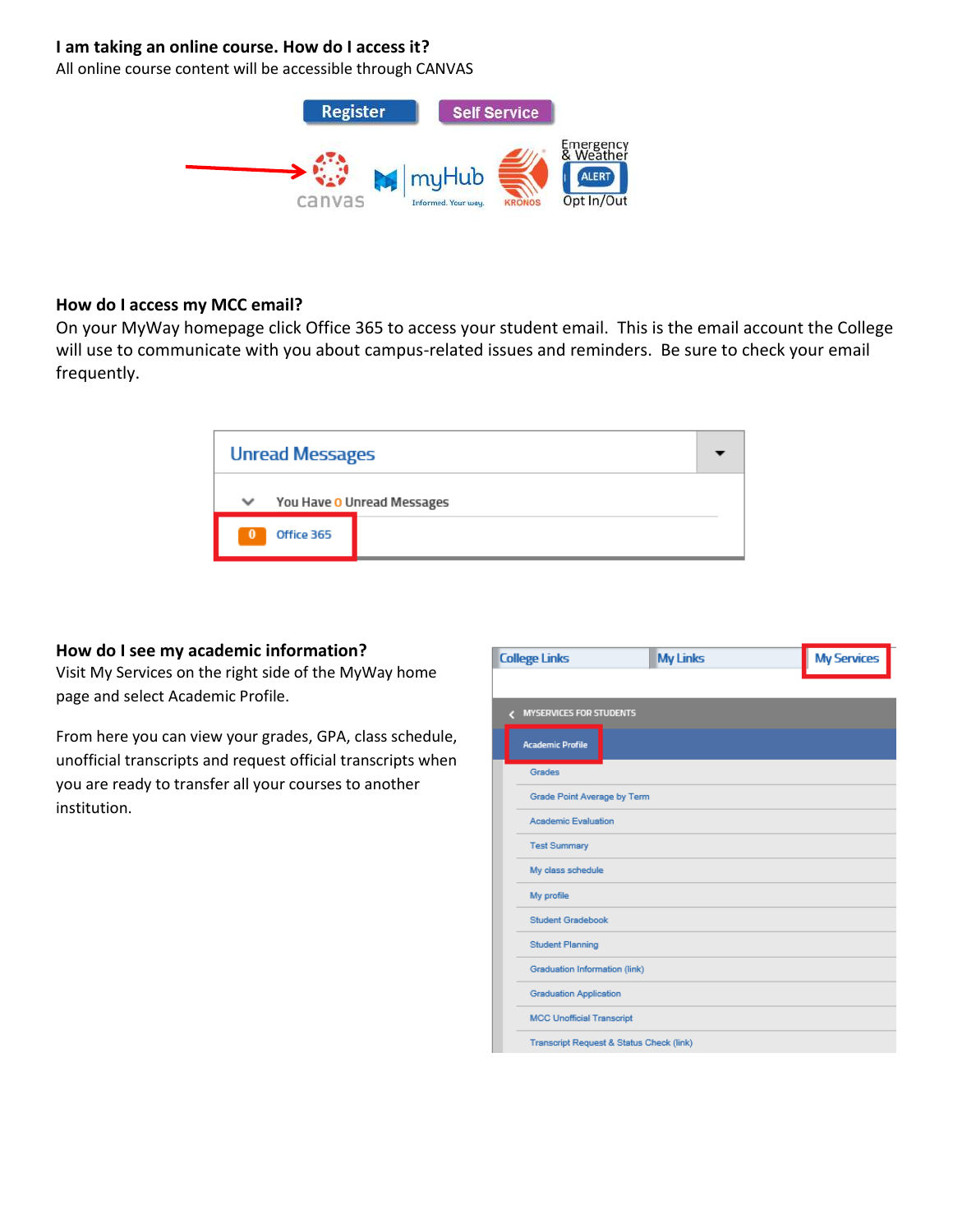#### **How do I view and pay my tuition?**

Click Student Self Service on the left side of the MyWay homepage. Click Student Finance to make a tuition payment.



#### **How do I give my parent or guardian access to my student account information?**

The Authorization to Release Student Information, also known as FERPA, can be found on the right-hand side of your MyWay homepage under College Links. Students must fill this form out in order to allow others to view your academic profile or make a tuition payment. Additional information about FERPA can be found at [mccneb.edu/FERPA.](https://mccneb.edu/ferpa)

| <b>College Links</b>                                                | <b>My Links</b> | <b>My Services</b> |  |  |  |
|---------------------------------------------------------------------|-----------------|--------------------|--|--|--|
| Authorization to Release Student Information - FERPA                |                 |                    |  |  |  |
| Cancelation of Authorization to Release Student Information - FERPA |                 |                    |  |  |  |